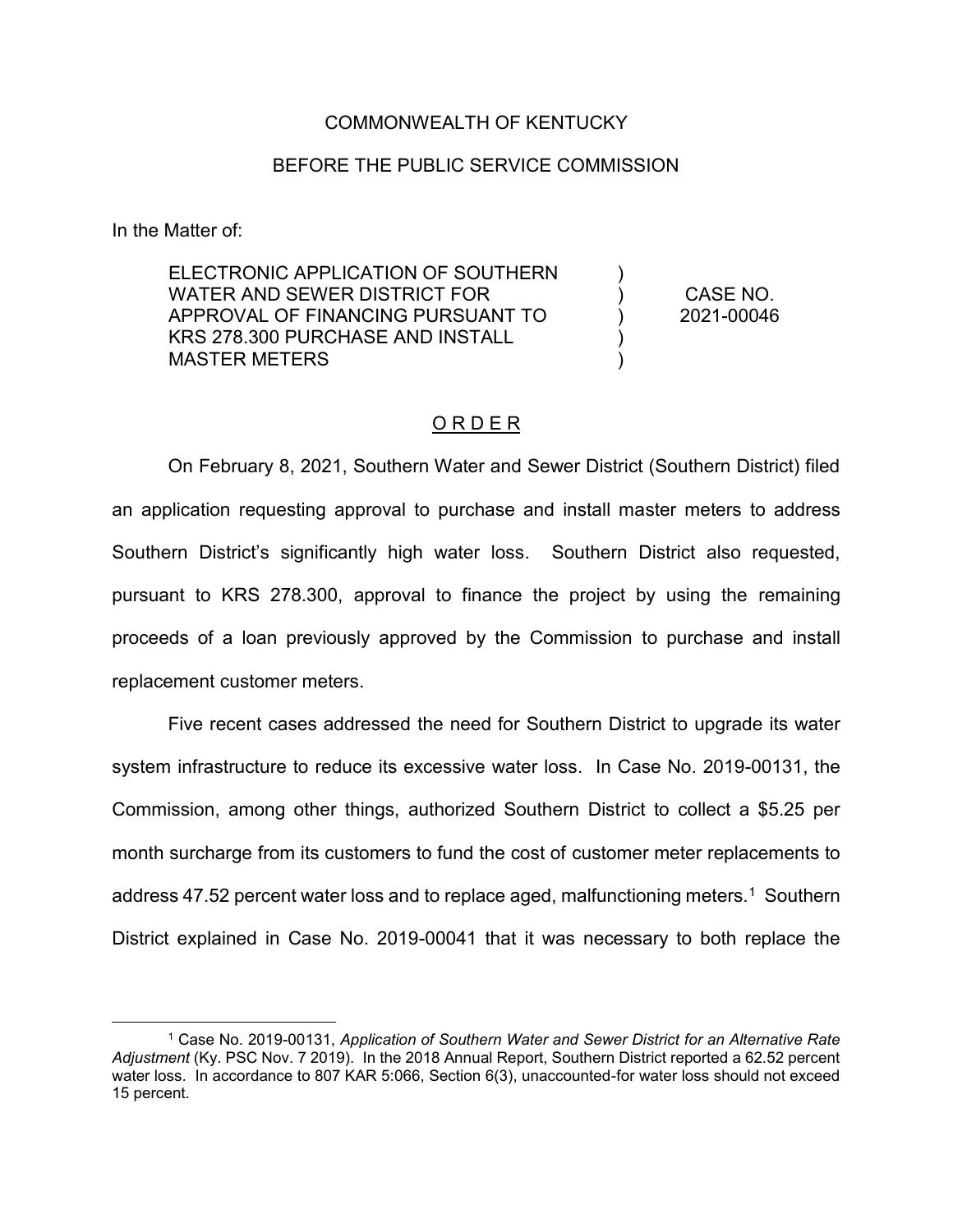customer meters and to install master meters in order to "develop a good, reliable leak detection program" based upon discrete zones or areas, each of which would have a master meter that measured water flow in that zone.<sup>2</sup> Because both projects were necessary, Southern District obtained separate quotes for replacement customer meters and for master meters.3

Because funding was in place for only the customer meter replacement through the meter replacement surcharge, in Case No. 2019-00328, Southern District requested a Certificate of Public Convenience and Necessity (CPCN) to purchase and install an automatic meter reading (AMR) system, but not master meters, in order to address Southern District's significant water loss, as well as to replace aged, malfunctioning meters.<sup>4</sup> In Case No. 2020-00114, the Commission approved Southern District's application to borrow up to \$1,400,000 (Co-Bank Loan) to purchase and install AMR meters.5 Finally, the Commission established Case No. 2020-00121 to monitor the meter replacement surcharge proceeds collection and expenses.<sup>6</sup>

l

<sup>2</sup> Case No. 2019-00041, *Investigation into Excessive Water Loss by Kentucky's Jurisdictional Water Utilities* (Ky. PSC Oct. 7, 2019), July 16, 2019 Hearing Stenographic Transcript (Transcript), page 19, lines 2–21, and page 34, lines 13–25.

<sup>3</sup> *Id.* at page 35, lines 1–2.

<sup>4</sup> Case No. 2019-00328, *Electronic Application of Southern Water & Sewer District for a Certificate of Public Convenience and Necessity to Install Automatic Meter Reading Meters* (Ky. PSC Nov. 7, 2019). *See also* Case No. 2019-00041, Transcript, page 164, lines 15–25 (explaining that the installation of master meters depends upon funding.)

<sup>5</sup> Case No. 2020-00114, *Electronic Application of Southern Water and Sewer District for Approval of Co-Bank Loan for the Purpose of Financing the Purchase and Installation of New Water Meters* (Ky. PSC Apr. 5, 2020).

<sup>6</sup> Case No. 2020-00121, *Electronic Southern Water & Sewer District Meter Replacement Surcharge Monitoring* (Ky. PSC Apr. 8, 2020).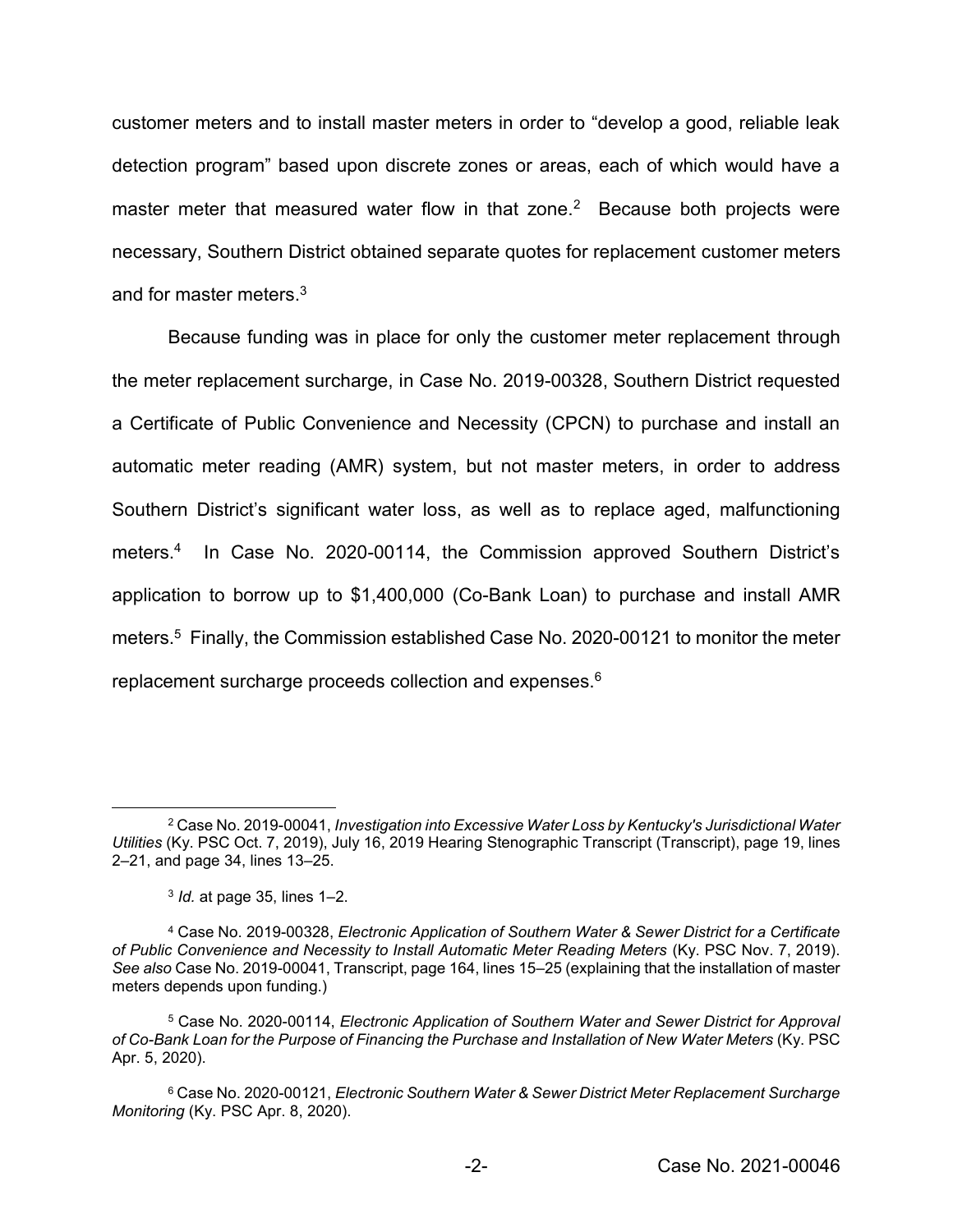Prior to filing the application in this proceeding, Southern District filed a motion in Case No. 2020-00121, explaining that the AMR meter installation was completed and that the full amount of the Co-Bank Loan had not been expended.<sup>7</sup> Southern District further explained that it wanted to use the remaining Co-Bank Loan proceeds to purchase master meters, and requested Commission approval to use the meter replacement surcharge to fund repayment of the loan for both AMR meters and master meters.<sup>8</sup>

Based upon Southern District's application filed in this case, and the case record of Case No. 2020-00121, the Commission finds that the subject matter of this case is sufficiently related to and intermingled with the subject matter of Case No. 2020-00121 and that this case should be consolidated into Case No. 2020-00121. According to the evidence of record, Southern District planned to use a two-prong approach to address water loss through the replacement of customer meters with AMR meters and by installing master meters in discrete zones.<sup>9</sup> Southern District has already identified the locations for installing the master meters and how many master meters will be needed, and obtained quotes for master meters at the same time it obtained quotes for replacement customer meters.10 Southern District explained that the impediment to purchasing and installing master meters at the same time it purchased and installed replacement AMR

l <sup>7</sup> Case No. 2020-00121, *Electronic Southern Water & Sewer District Meter Replacement Surcharge Monitoring,* Southern District's Motion for Approval of Use of Funds from Surcharge Account (filed Dec. 2, 2020); and Southern District's Amended Motion (filed Jan. 25, 2021).

<sup>8</sup> *Id.*

<sup>9</sup> Case No. 2019-00041, Transcript, page 19, lines 2–21; page 34, lines 13–25; and page 164, lines  $1 - 25$ .

<sup>10</sup> *Id.* at page 19, lines 11–16; page 134, line 25, through page 135, line 5.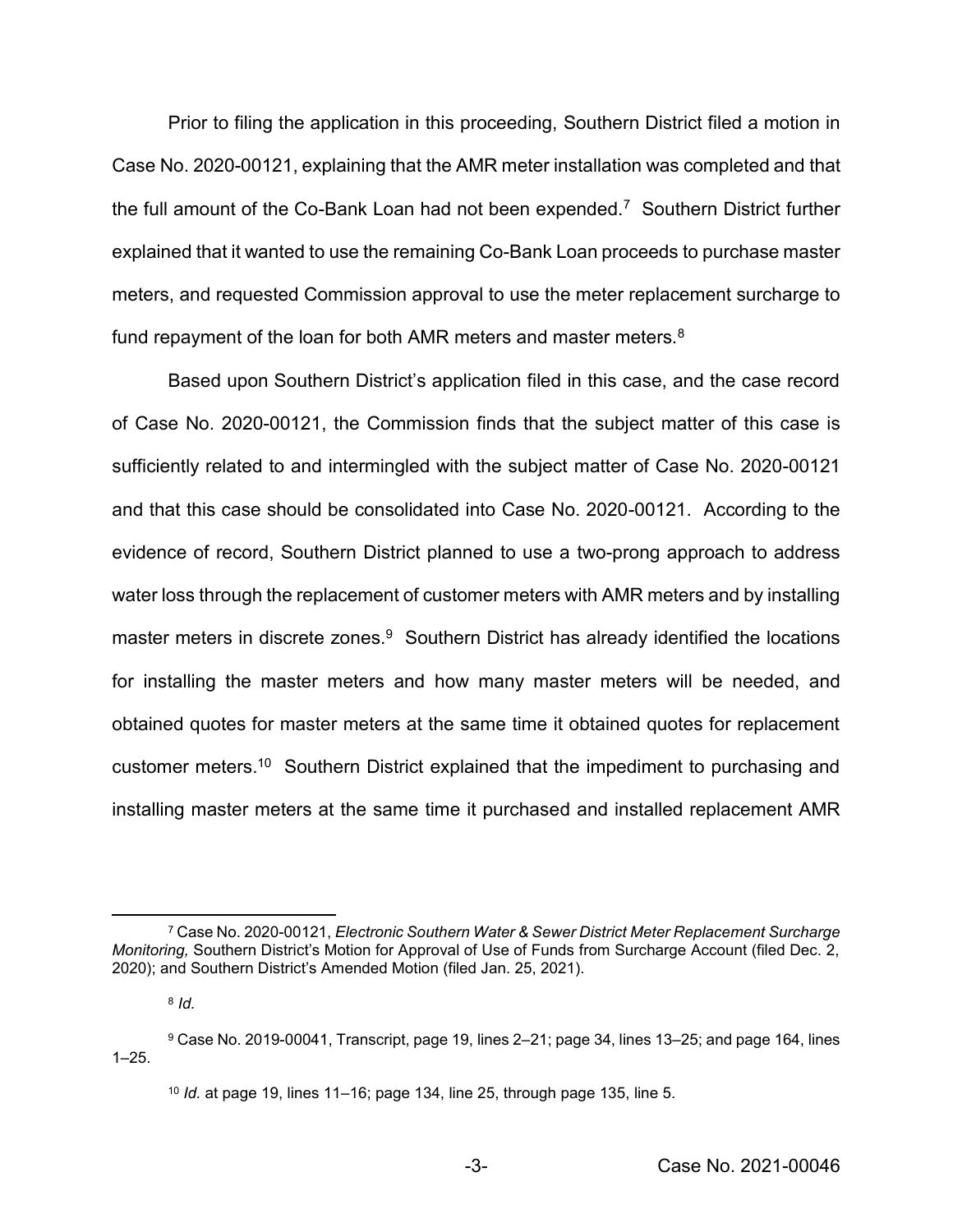meters was funding.<sup>11</sup> Because Southern District requested to use the same funding source for master meters as has been approved for AMR meters, the Commission concludes that consolidating the two cases will result in administrative efficiency and to reduce the expenditure of resources.

IT IS THEREFORE ORDERED that:

1. This proceeding is consolidated into Case No. 2020-00121, and all future documents related to this proceeding shall be filed in the record of Case No. 2020-00121.

2. The record of this proceeding is incorporated by reference into Case No. 2020-00121.

3. This proceeding is closed and removed from the Commission's docket.

 $\overline{\phantom{a}}$ 

<sup>11</sup> *Id.* at page 19, lines 11–16; page 20, lines 6–25; and page 164, lines 3–25.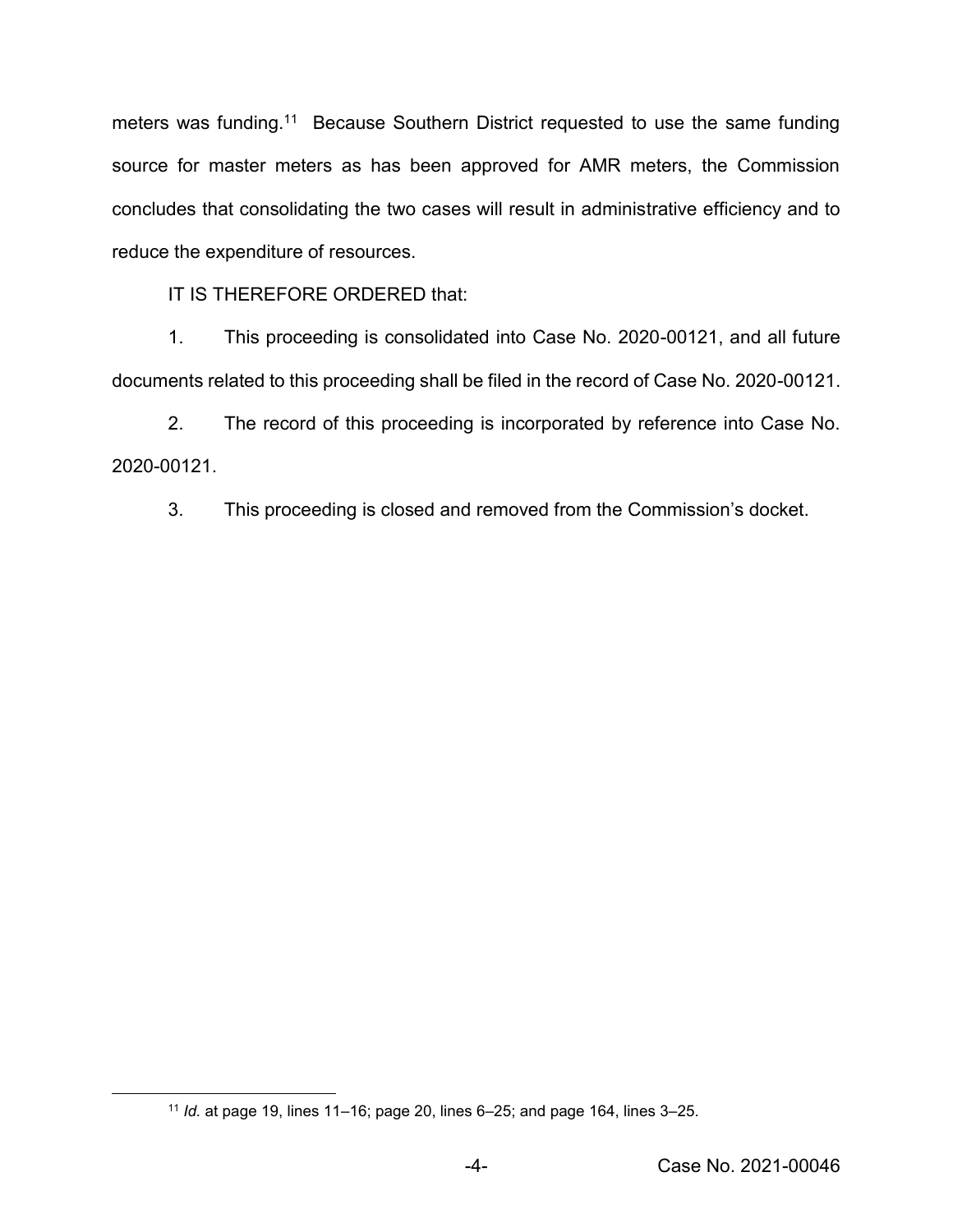By the Commission



ATTEST:

 $^{\prime}$  Sidwell

Executive Director

Case No. 2021-00046